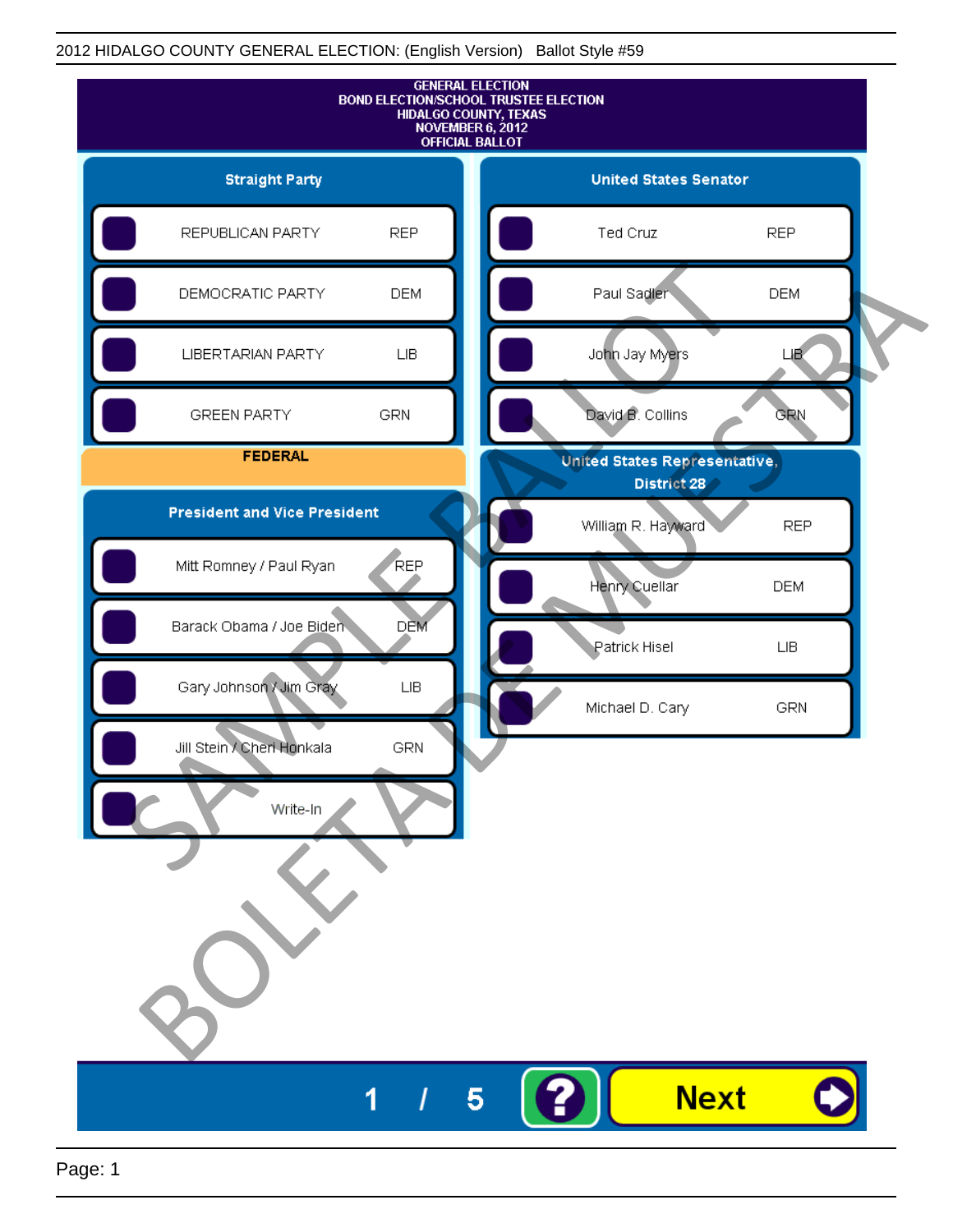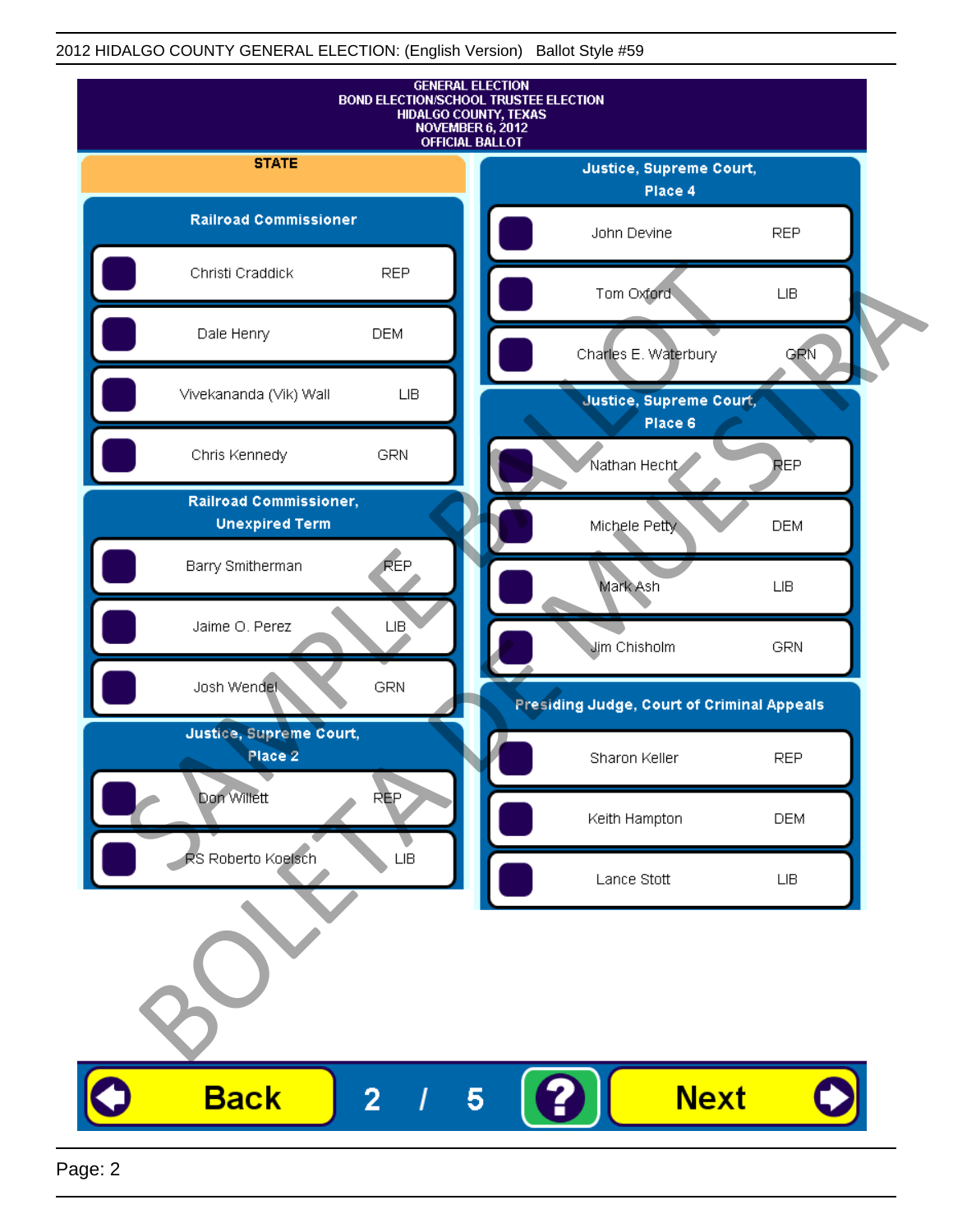

Page: 3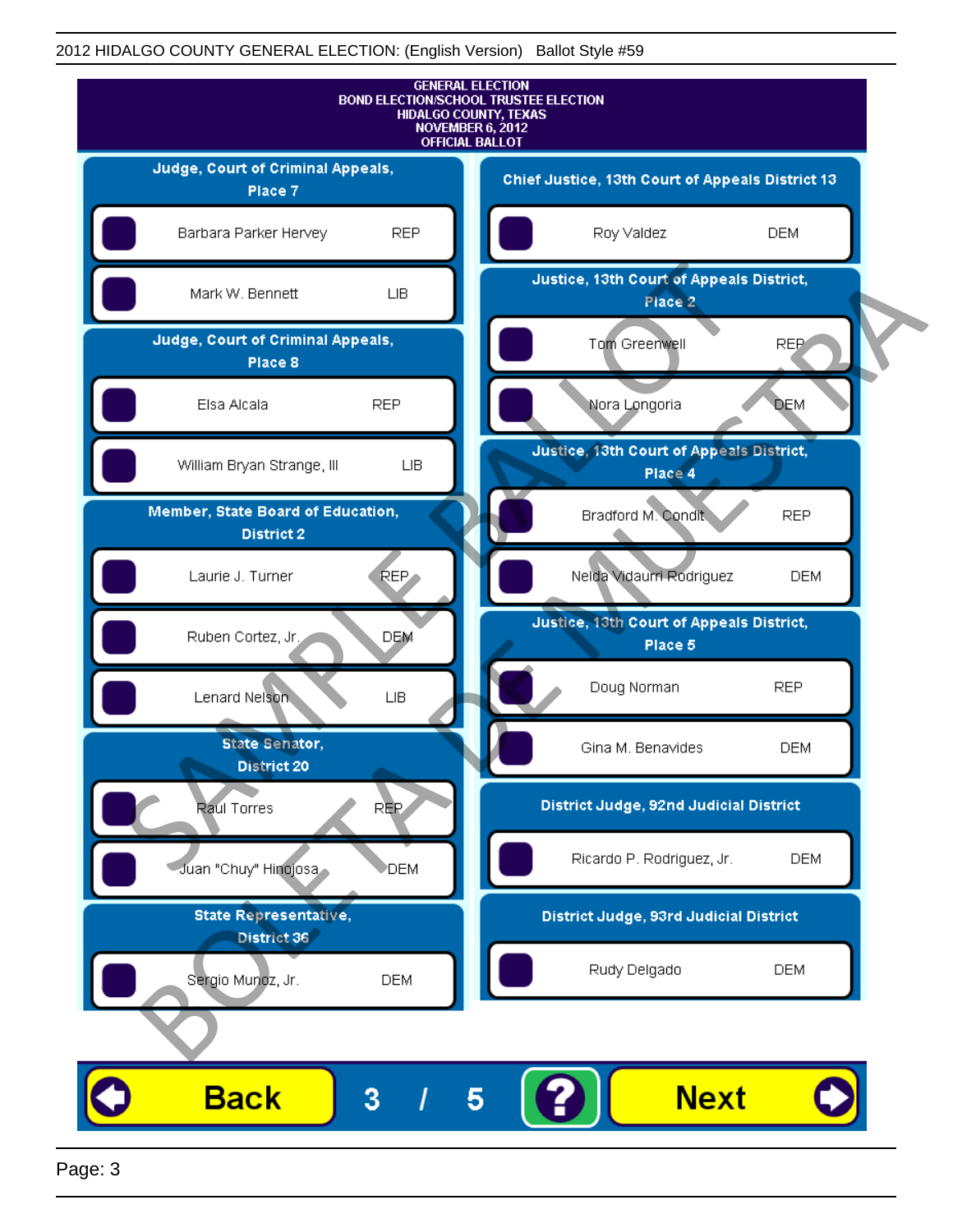| <b>GENERAL ELECTION</b><br><b>BOND ELECTION/SCHOOL TRUSTEE ELECTION</b><br><b>HIDALGO COUNTY, TEXAS</b><br><b>NOVEMBER 6, 2012</b><br><b>OFFICIAL BALLOT</b> |                                                                                                                                                                                    |
|--------------------------------------------------------------------------------------------------------------------------------------------------------------|------------------------------------------------------------------------------------------------------------------------------------------------------------------------------------|
| District Judge, 139th Judicial District                                                                                                                      | HIDALGO COUNTY DRAINAGE DISTRICT NUMBER ONE                                                                                                                                        |
| Bobby Flores<br><b>DEM</b>                                                                                                                                   | <b>BOND ELECTION</b>                                                                                                                                                               |
| District Judge, 332nd Judicial District                                                                                                                      | THE ISSUANCE OF \$184,000,000.00 IN BONDS AND THE<br>LEVYING OF THE TAX IN PAYMENT THEREOF FOR<br><b>IMPROVEMENTS TO THE DRAINAGE DISTRICT'S STORM.</b><br><b>DRAINAGE SYSTEM?</b> |
| Mario E. Ramirez<br><b>DEM</b>                                                                                                                               | FOR                                                                                                                                                                                |
| District Judge, 389th Judicial District                                                                                                                      |                                                                                                                                                                                    |
| Letty Lopez<br><b>DEM</b>                                                                                                                                    | <b>AGAINST</b><br>LA JOYA INDEPENDENT SCHOOL DISTRICT                                                                                                                              |
| District Judge, 398th Judicial District                                                                                                                      | FOR SCHOOL BOARD TRUSTEE,                                                                                                                                                          |
| <b>DEM</b><br>Aida Salinas-Flores                                                                                                                            | Place 2<br>Mari Gonzalez                                                                                                                                                           |
| District Judge, 430th Judicial District                                                                                                                      | J.J. Garza                                                                                                                                                                         |
| Israel Ramon, Jr.<br><b>DEM</b>                                                                                                                              | FOR SCHOOL BOARD TRUSTEE,                                                                                                                                                          |
| District Judge, 449th Judicial District                                                                                                                      | Place 4                                                                                                                                                                            |
| Jesse Contreras<br><b>DEM</b>                                                                                                                                | Jesus (Chuy) Avendaño                                                                                                                                                              |
| <b>COUNTY</b>                                                                                                                                                | Narciso "Chicho" Solis                                                                                                                                                             |
| <b>Sheriff</b>                                                                                                                                               | FOR SCHOOL BOARD TRUSTEE,<br>Place 5                                                                                                                                               |
| Robert Caples<br><b>REP</b>                                                                                                                                  | Espie Ochoa                                                                                                                                                                        |
| Guadalupe "Lupe" Trevino                                                                                                                                     | Isaac Villalon Sulemana<br><b>DEM</b>                                                                                                                                              |
|                                                                                                                                                              |                                                                                                                                                                                    |
| <b>Back</b><br>4                                                                                                                                             | <b>Next</b><br>5                                                                                                                                                                   |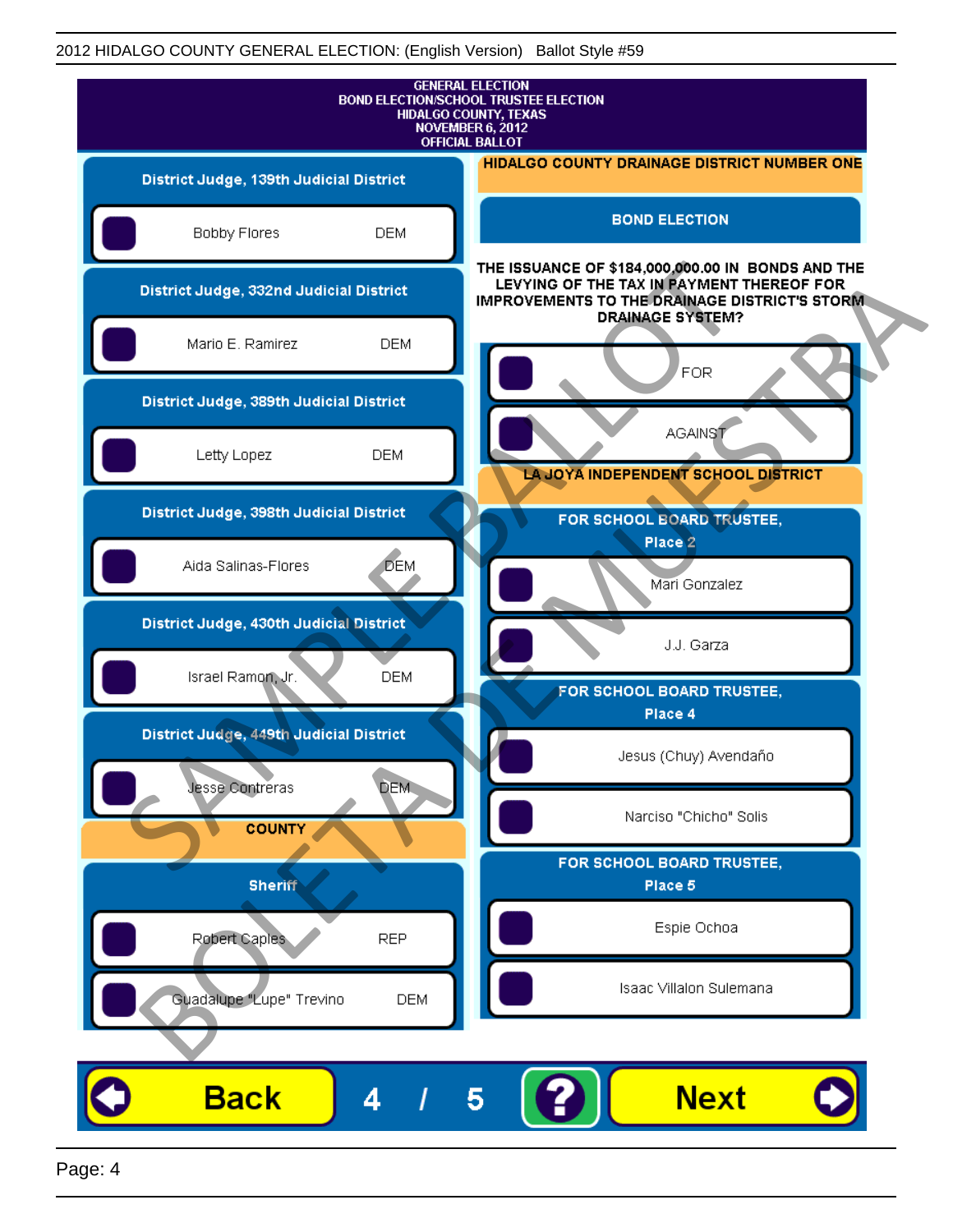|                                      | <b>GENERAL ELECTION</b><br><b>BOND ELECTION/SCHOOL TRUSTEE ELECTION</b><br><b>HIDALGO COUNTY, TEXAS</b> |
|--------------------------------------|---------------------------------------------------------------------------------------------------------|
|                                      | <b>NOVEMBER 6, 2012</b><br><b>OFFICIAL BALLOT</b>                                                       |
| FOR SCHOOL BOARD TRUSTEE,            | UNOPPOSED CANDIDATES DECLARED ELECTED                                                                   |
| Place 6                              | Judge, County Court at Law No. 7                                                                        |
| Irene M. Garcia                      | Sergio Valdez (DEM)<br><b>County Tax Assessor-Collector</b><br>Pablo "Paul" Villarreal, Jr. (DEM)       |
| Oscar "Coach" Salinas                | <b>County Commissioner, Precinct No. 1</b><br>A.C. Cuellar Jr. (DEM)                                    |
| FOR SCHOOL BOARD TRUSTEE,<br>Place 7 | County Commissioner, Precinct No. 3<br>Joe M. Flores (DEM)                                              |
| Arnoldo Ochoa                        | Justice of the Peace, Precinct No. 1 Place 1<br>Gilberto Saenz (DEM)                                    |
| Joel Garcia                          | Justice of the Peace, Precinct No. 2 Place 1<br>Robert M. "Bobby" Contreras (DEM)                       |
|                                      | Justice of the Peace, Precinct No. 3 Place 1<br>Luis J. Garza (DEM)                                     |
|                                      | Justice of the Peace Precinct, No. 4 Place 1<br>Charlie Espinoza (DEM)                                  |
|                                      | Constable, Precinct No. 1<br>Celestino Avila Jr. (DEM)                                                  |
|                                      | Constable, Precinct No. 2<br>Martin "Marty" Cantú (DEM)                                                 |
|                                      | Constable, Precinct No. 3<br>Lazaro "Larry" Gallardo Jr. (DEM)                                          |
|                                      | Constable, Precinct No. 4<br>J.E. "Eddie" Guerra (DEM)                                                  |
|                                      |                                                                                                         |
|                                      |                                                                                                         |
|                                      |                                                                                                         |
|                                      |                                                                                                         |
|                                      |                                                                                                         |
|                                      |                                                                                                         |
| <b>Back</b><br>5                     | <b>Review</b><br>5                                                                                      |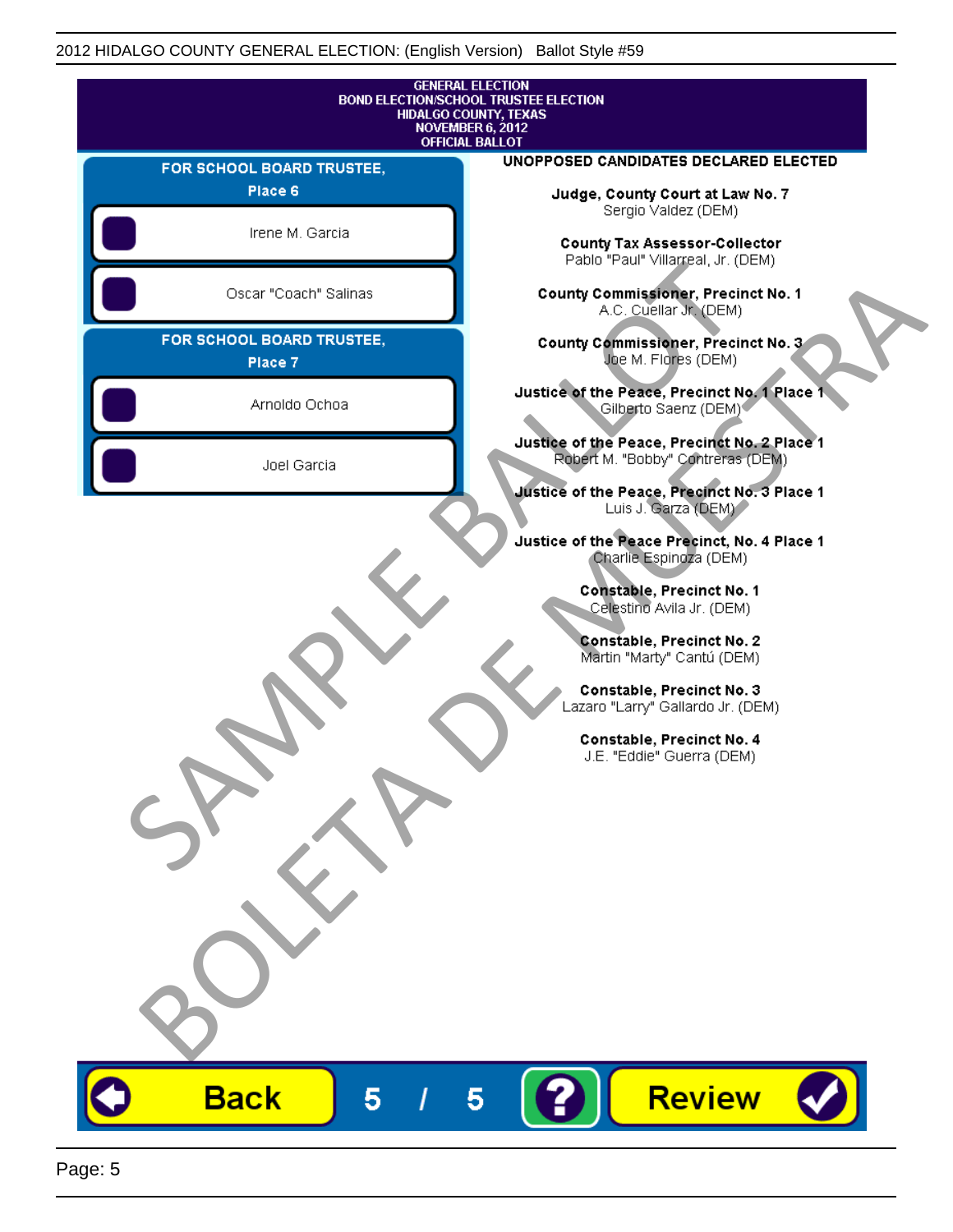Press the candidate name or contest title to return to a contest.

Vote button will light up when

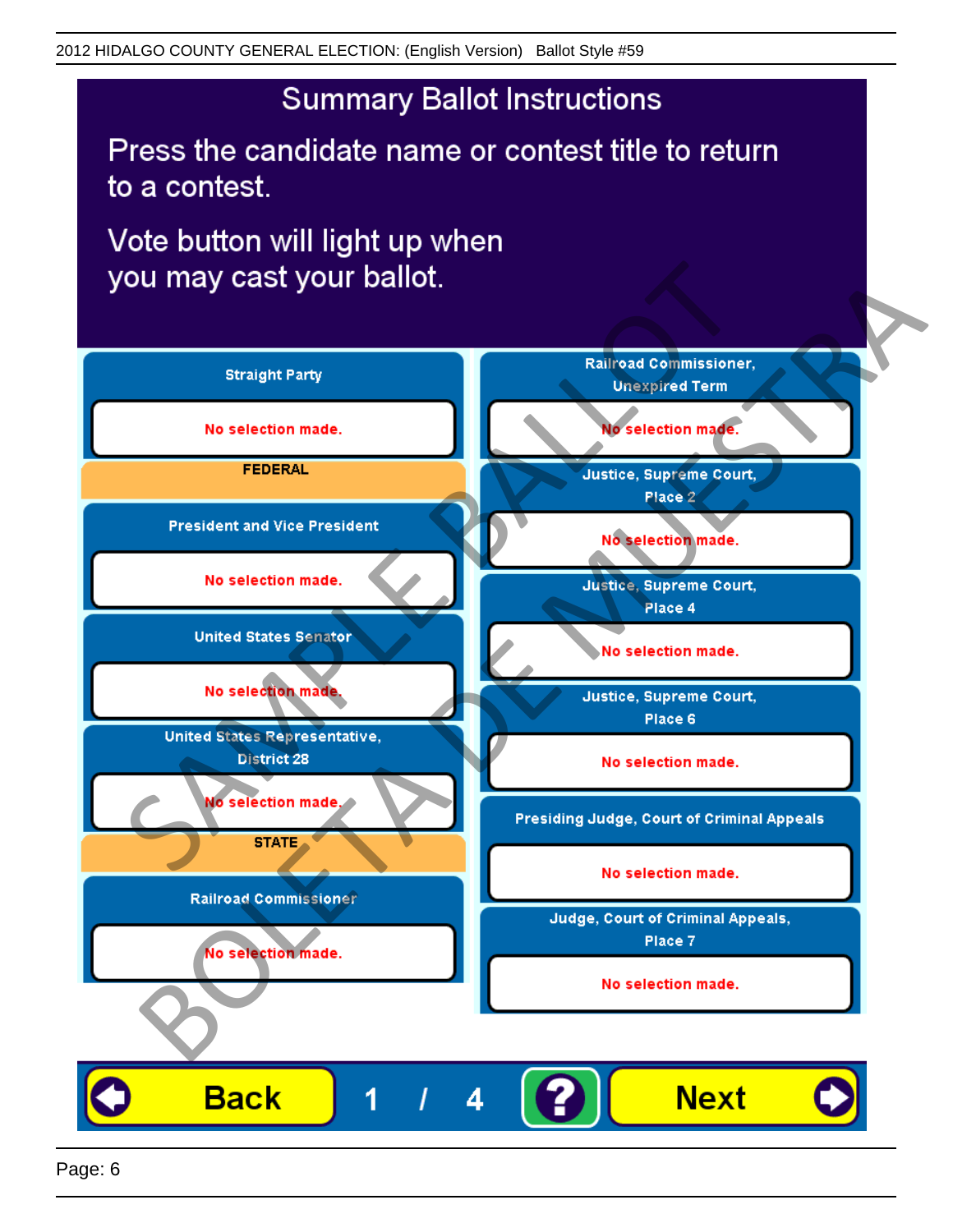Press the candidate name or contest title to return to a contest.

Vote button will light up when

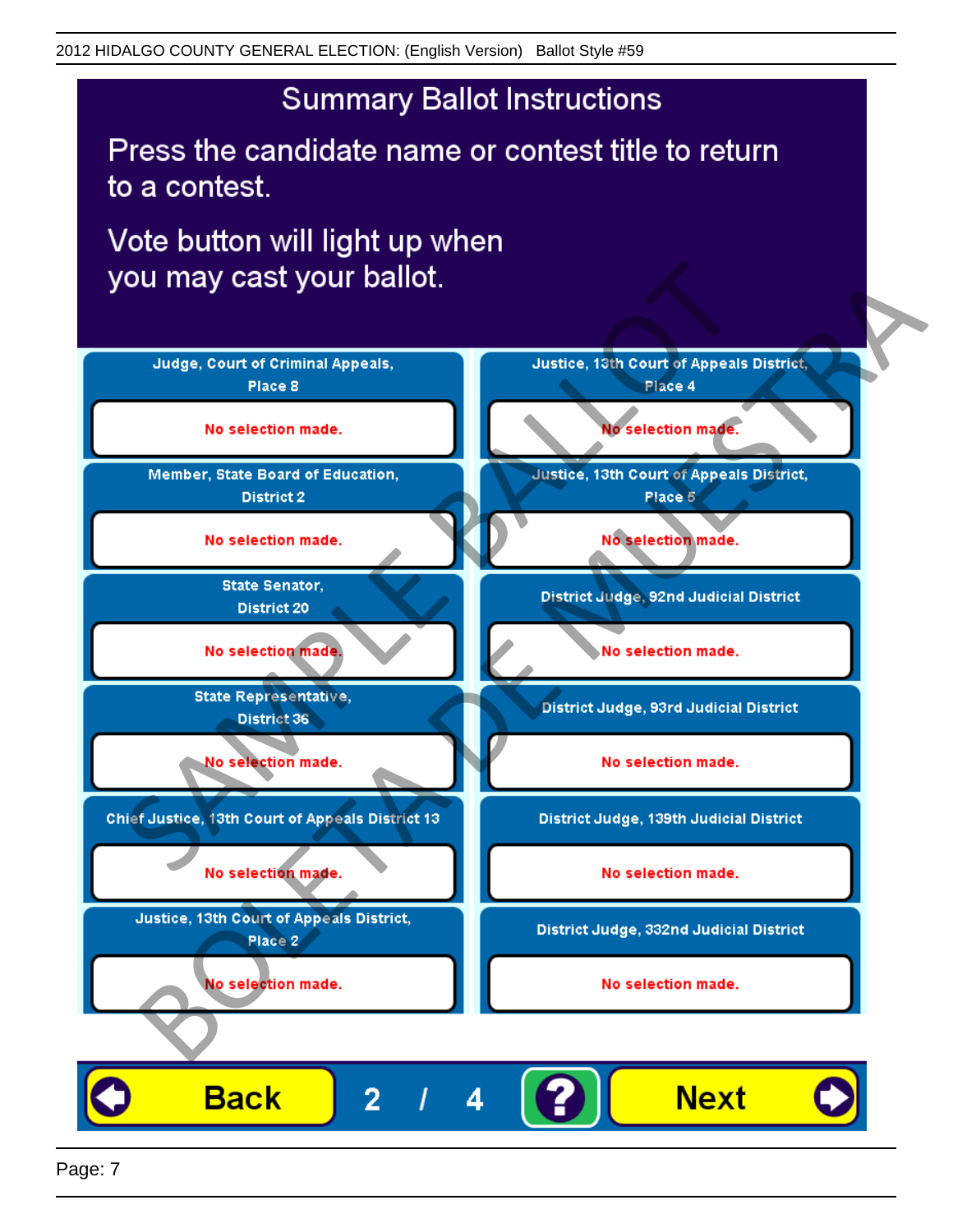Press the candidate name or contest title to return to a contest.

Vote button will light up when



Page: 8